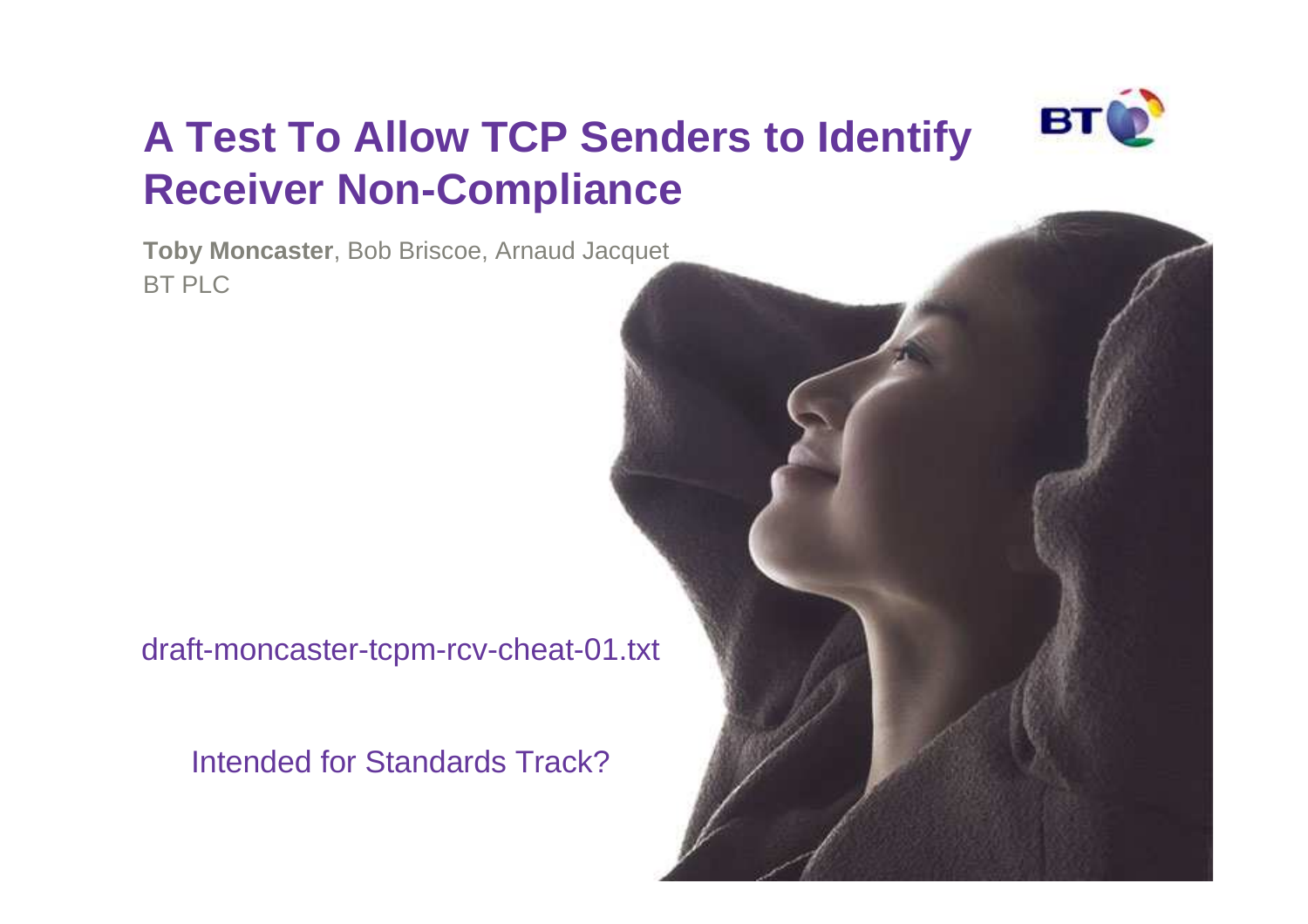## **Updated Draft**

### **A Test To Allow TCP Senders to Identify Receiver Non-Compliance**

- Revised Draft: draft-moncaster-tcpm-rcv-cheat-01.txt
- Intended Status: Standards Track?
- Immediate Intent: Move to WG item

#### Changes from previous version:

- ●Broadened scope to include rcvr non-compliance (+cheating)
- Clarified that this could be used as part of a TCP test suite
- ● Added section on interactions with other TCP variants (TCPsecure, Nagle, delayed ACKs)
- Addressed possible impact of additional packet reordering
- ●Tightened up rules for segment delay in stage 1 test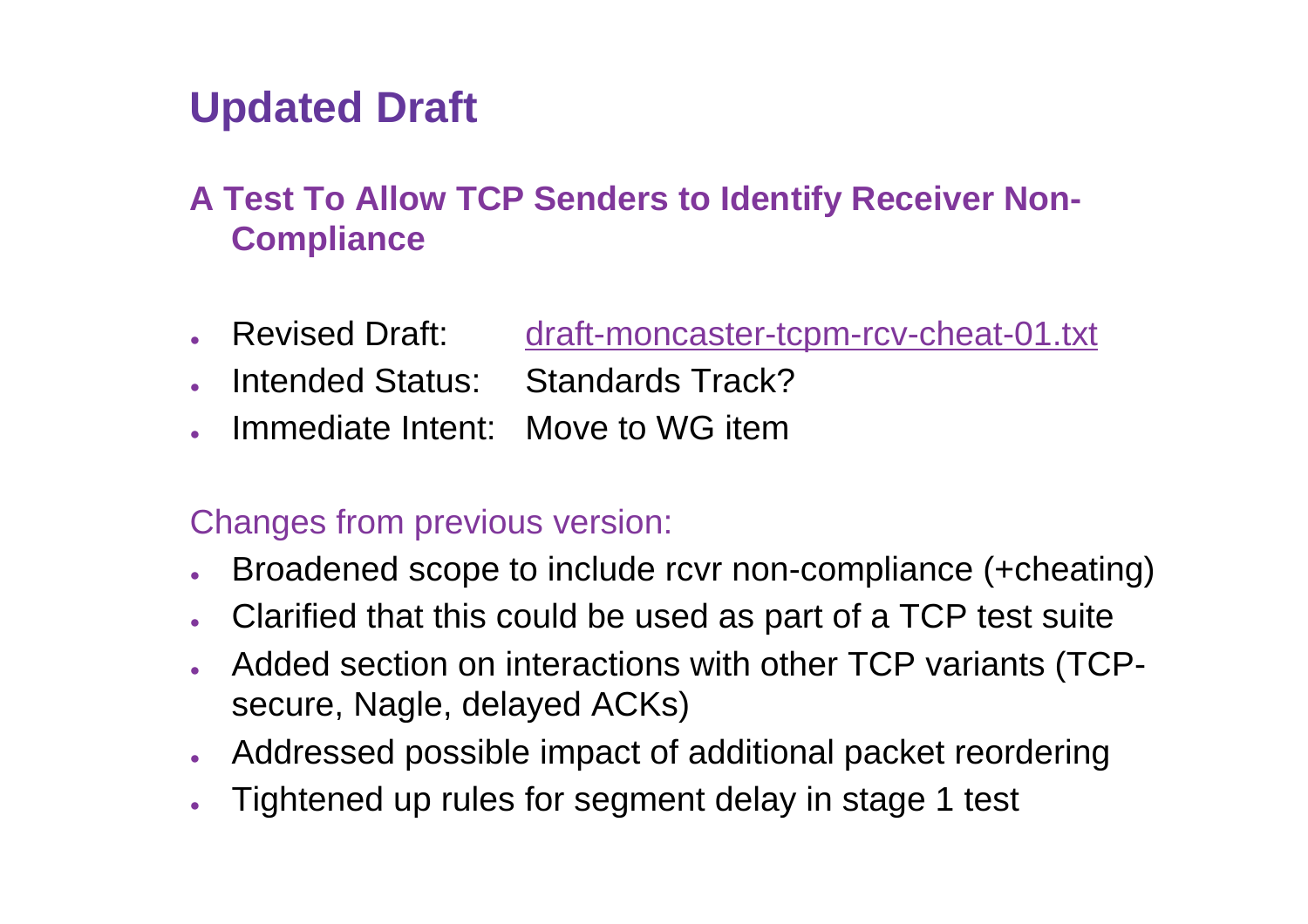## **Quick reminder of (optional) test process**

### **Stage 1 Test:**

- To test if a receiver is compliant with TCP's rules on missing segments:-
- ●Select segment S and displacement D where  $2 < D < K-2$ ,  $K =$  current window size. D SHOULD be  $< 6$
- ●Segment S is transmitted after segment S+D
- Receiver should generate D duplicate ACKs●

#### **Stage 2 Test:**

If a receiver fails the first test we can perform a tougher test:-

- ● Select a segment, S. Start a congestion response. Don't transmit S until you receive a dup. ACK for segment S-1
- ● If you receive an ACK for a segment between S-1 and R, then the receiver fails the test and the connection is closed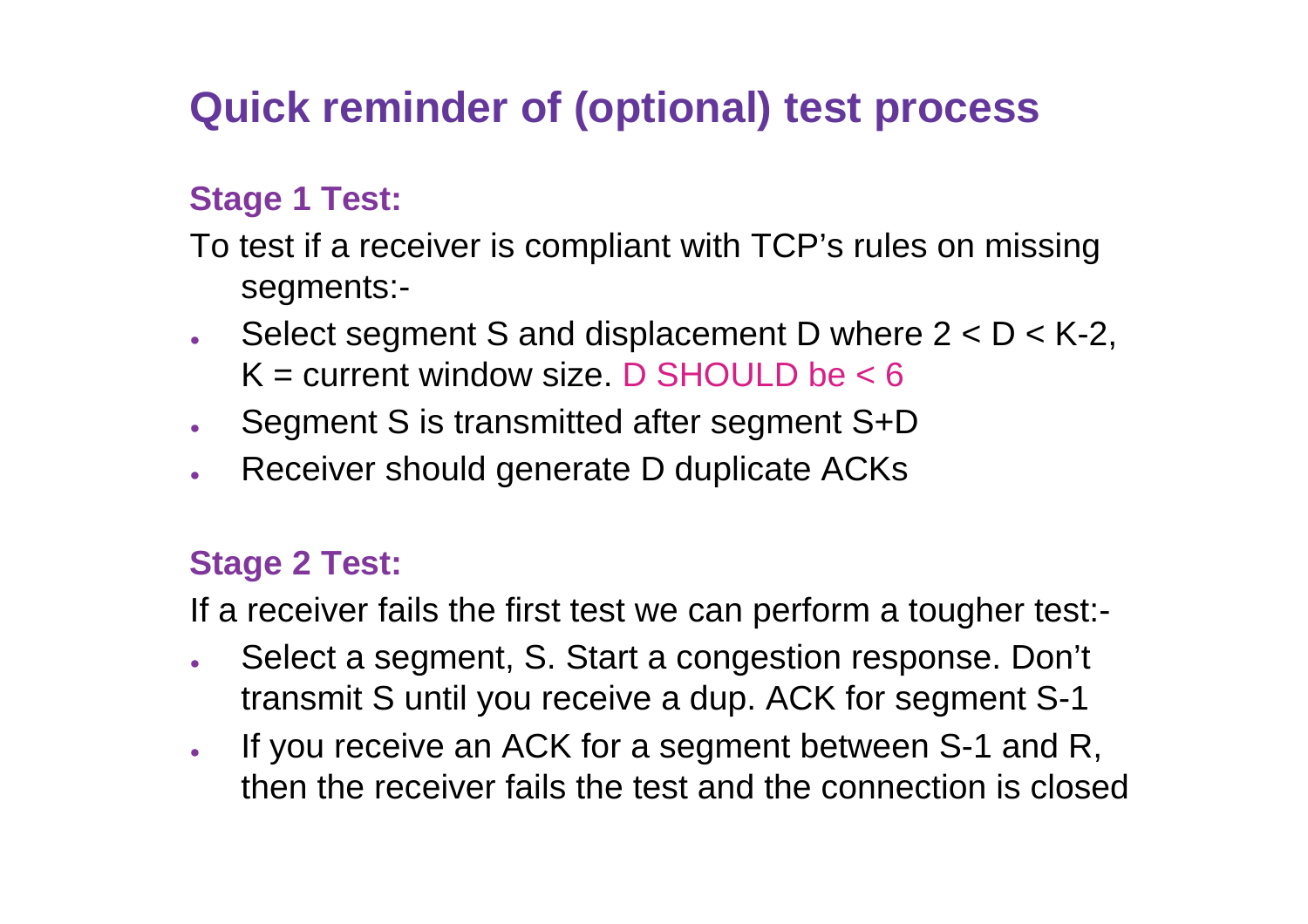### **Next Steps**

- We have responded to all comments received at IETF68 and subsequently on the mailing list
- Still possibility of undesirable interactions with obscure TCP variants – will respond to these as they are suggested
- Would like to propose the draft moves to WG status with new name (dropping the reference to cheating):draft-ietf-tcpm-rcv-comply-test
- We would welcome offers of assistance from co-authors

Note – this optional test is meant to plug an existing hole – future versions of TCP might fill the hole properly (e.g. transport-layer nonce)